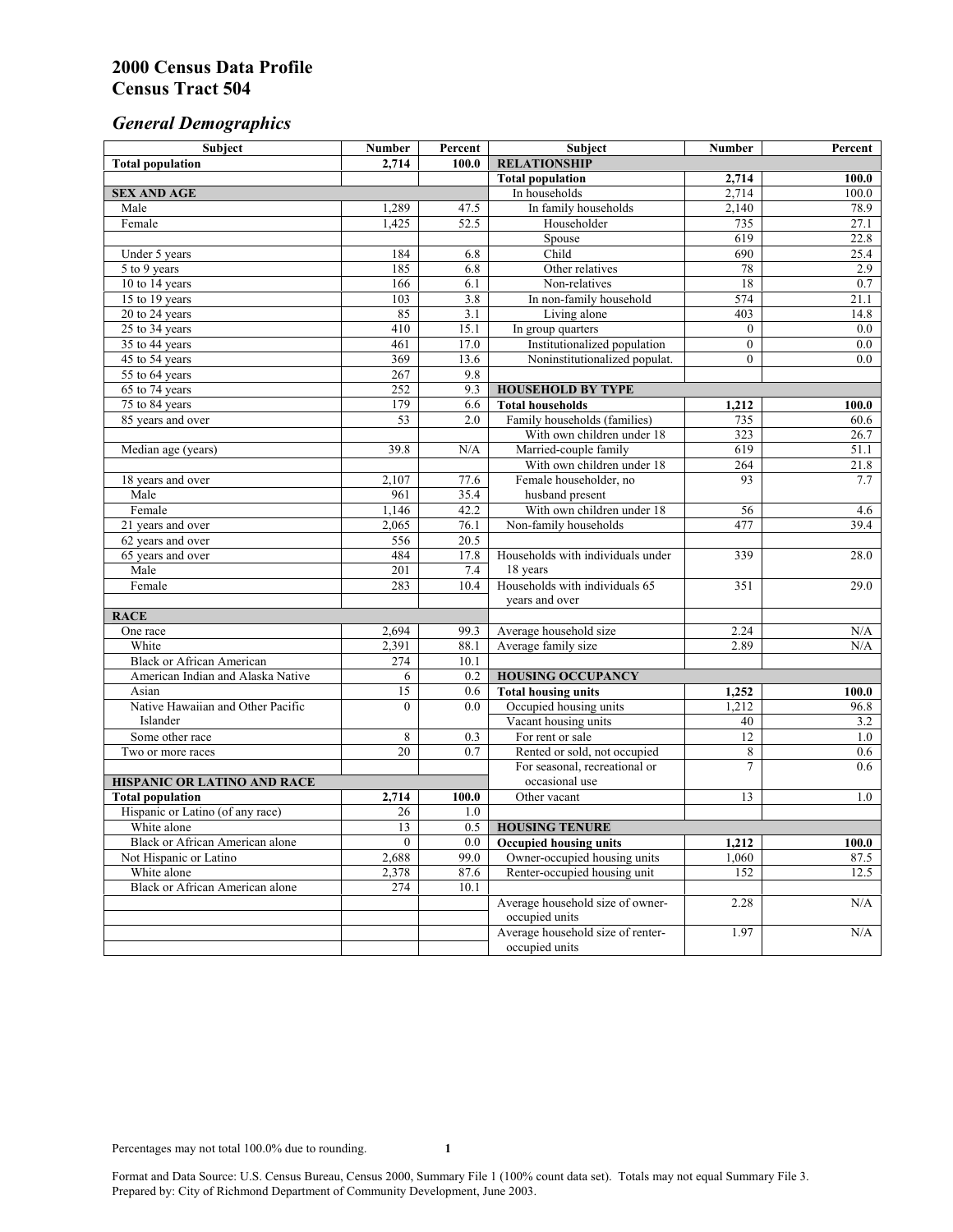## *Social Characteristics*

| <b>Subject</b>                              | <b>Number</b>            | Percent | <b>Subject</b>                         | <b>Number</b>            | Percent |
|---------------------------------------------|--------------------------|---------|----------------------------------------|--------------------------|---------|
| <b>SCHOOL ENROLLMENT</b>                    | <b>RESIDENCE IN 1995</b> |         |                                        |                          |         |
| Population 3 years and over enrolled in     | 721                      | 100.0   | Population 5 years and over            | 2,530                    | 100.0   |
| school                                      |                          |         | Same house in 1995                     | 1,803                    | 71.3    |
| Nursery school, preschool                   | 94                       | 13.0    | Different house in the U.S. in         | 708                      | 28.0    |
| Kindergarten                                | 30                       | 4.2     | 1995                                   |                          |         |
| Elementary school (grades 1-8)              | 307                      | 42.6    | Same county                            | 242                      | 9.6     |
| High school (grades 9-12)                   | 116                      | 16.1    | Different county                       | 466                      | 18.4    |
| College or graduate school                  | 174                      | 24.1    | Same state                             | 338                      | 13.4    |
|                                             |                          |         | Different state                        | 128                      | 5.1     |
| EDUCATIONAL ATTAINMENT                      |                          |         | Elsewhere in 1995                      | 19                       | 0.8     |
| Population 25 years and over                | 1,970                    | 100.0   |                                        |                          |         |
| Less than 9 <sup>th</sup> grade             | 52                       | 2.6     | NATIVITY AND PLACE OF BIRTH            |                          |         |
| $9th$ to $12th$ grade, no diploma           | 64                       | 3.2     | <b>Total population</b>                | 2,752                    | 100.0   |
| High school graduate (includes equivalency) | 148                      | 7.5     | Native                                 | 2.735                    | 99.4    |
| Some college, no degree                     | 280                      | 14.2    | Born in United States                  | 2,721                    | 98.9    |
| Associate degree                            | 43                       | 2.2     | State of residence                     | 1,766                    | 64.2    |
| Bachelor's degree                           | 898                      | 45.6    | Different state                        | 955                      | 34.7    |
| Graduate or professional degree             | 485                      | 24.6    | Born outside United States             | 14                       | 0.5     |
| Percent high school graduate or higher      | 94.1%                    | N/A     | Foreign born                           | $\overline{17}$          | 0.6     |
| Percent bachelor's degree or higher         | 70.2%                    | N/A     | Entered 1990 to March 2000             | $\overline{4}$           | 0.1     |
|                                             |                          |         | Naturalized citizen                    | $\overline{7}$           | 0.3     |
| <b>MARITAL STATUS</b>                       | Not a citizen            | 10      | 0.4                                    |                          |         |
| Population 15 years and over                | 2,180                    | 100.0   |                                        |                          |         |
| Never married                               | 517                      | 23.7    | <b>REGION OF BIRTH OF FOREIGN BORN</b> |                          |         |
| Now married, not including separated        | 1,259                    | 57.8    | Total (excluding born at sea)          | 17                       | 100.0   |
| Separated                                   | 44                       | 2.0     | Europe                                 | 6                        | 35.3    |
| Widowed                                     | 148                      | 6.8     | Asia                                   | $\overline{0}$           | $0.0\,$ |
| Female                                      | 148                      | 6.8     | Africa                                 | $\overline{4}$           | 23.5    |
| Divorced                                    | 212                      | 9.7     | Oceania                                | $\theta$                 | 0.0     |
| Female                                      | 127                      | 5.8     | Latin America                          | $\tau$                   | 41.2    |
|                                             |                          |         | Northern America                       | $\theta$                 | 0.0     |
| <b>GRANDPARENTS AS CAREGIVERS</b>           |                          |         |                                        |                          |         |
| Grandparent living in household with        | 36                       | 100.0   | <b>LANGUAGE SPOKEN AT HOME</b>         |                          |         |
| one or more own grandchildren under 18      |                          |         | Population 5 years and over            | 2,530                    | 100.0   |
| years                                       |                          |         | English only                           | 2,445                    | 96.6    |
| Grandparent responsible for grandchildren   | 8                        | 22.2    | Language other than English            | 85                       | 3.4     |
|                                             |                          |         | Speak English less than                | 22                       | 0.9     |
| <b>VETERAN STATUS</b>                       |                          |         | "very well"                            |                          |         |
| Civilian population 18 years and over       | 2,088                    | 100.0   | Spanish                                | 13                       | 0.5     |
| Civilian veterans                           | 349                      | 16.7    | Speak English less than                | 6                        | 0.2     |
|                                             |                          |         | "very well"                            |                          |         |
| <b>DISABILITY STATUS OF THE CIVILIAN</b>    |                          |         | Other Indo-European                    | 40                       | 1.6     |
| NONINSTITUTIONALIZED POPULATION             | languages                |         |                                        |                          |         |
| Population 5 to 20 years                    | 492                      | 100.0   | Speak English less than                | $\overline{7}$           | 0.3     |
| With a disability                           | 19                       | 3.9     | "very well"                            |                          |         |
| Population 21 to 64 years                   | 1,586                    | 100.0   | Asian and Pacific Island               | $\overline{\mathcal{L}}$ | 0.2     |
| With a disability                           | 157                      | 9.9     | languages                              |                          |         |
| Percent employed                            | 77.1%                    | N/A     | Speak English less than                | $\overline{\mathcal{L}}$ | 0.2     |
| No disability                               | 1,429                    | 90.1    | "very well"                            |                          |         |
| Percent employed                            | 75.3%                    | N/A     | Other Languages                        | 28                       | 1.1     |
| Population 65 years and over                | 452                      | 100.0   | Speak English less than                | 5                        | 0.2     |
| With a disability                           | 142                      | 31.4    | "very well"                            |                          |         |

Format and Data Source: U.S. Bureau of the Census, Census 2000, Summary File 3 (sample data set). Totals may not equal Summary File 1 due to sampling.

Prepared by: City of Richmond Department of Community Development, June 2003.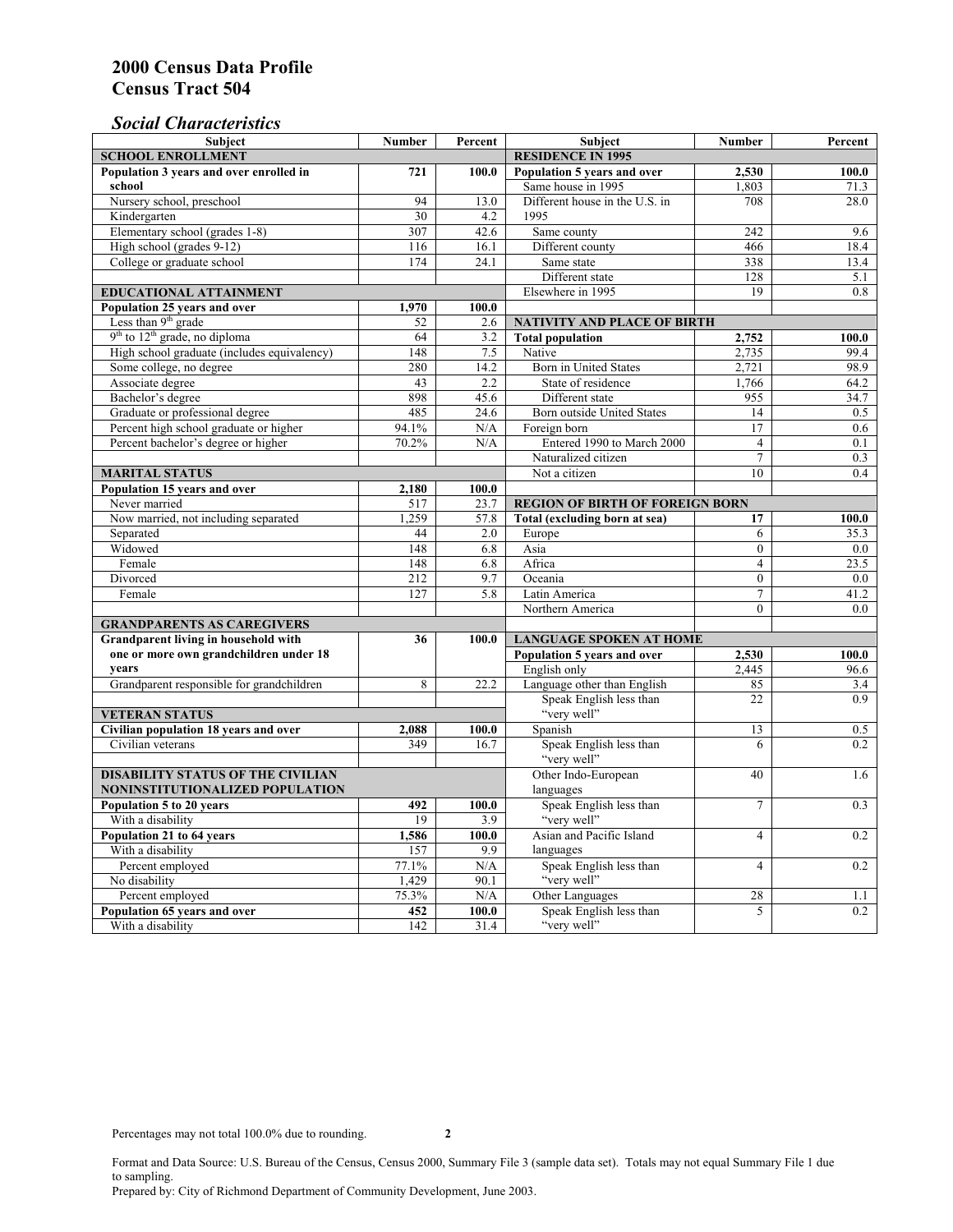#### *Economic Characteristics*

| <b>Subject</b>                                     | Number           | Percent | Subject                              | Number         | Percent    |
|----------------------------------------------------|------------------|---------|--------------------------------------|----------------|------------|
| <b>EMPLOYMENT STATUS</b>                           |                  |         | <b>INCOME IN 1999</b>                |                |            |
| Population 16 years and over                       | 2,141            | 100.0   | Households                           | 1,182          | 100.0      |
| In labor force                                     | 1,311            | 61.2    | Less than \$10,000                   | 33             | 2.8        |
| Civilian labor force                               | 1,311            | 61.2    | \$10,000 to \$14,999                 | 48             | 4.1        |
| Employed                                           | 1,287            | 60.1    | \$15,000 to \$24,999                 | 80             | 6.8        |
| Unemployed                                         | $\overline{24}$  | 1.1     | \$25,000 to \$34,999                 | 108            | 9.1        |
| Percent of civilian labor force                    | 1.8%             | N/A     | \$35,000 to \$49,999                 | 167            | 14.1       |
| Armed Forces                                       | $\mathbf{0}$     | 0.0     | \$50,000 to \$74,999                 | 200            | 16.9       |
| Not in labor force                                 | 830              | 38.8    | \$75,000 to \$99,999                 | 85             | 7.2        |
| Females 16 years and over                          | 1,145            | 100.0   | \$100,000 to \$149,999               | 183            | 15.5       |
| In labor force                                     | 573              | 50.0    | \$150,000 to \$199,999               | 105            | 8.9        |
| Civilian labor force                               | 573              | 50.0    | \$200,000 or more                    | 173            | 14.6       |
| Employed                                           | 568              | 49.6    | Median household income (dollars)    | 67,500         | N/A        |
| Own children under 6 years                         | 233              | 100.0   |                                      |                |            |
| All parents in family in labor force               | 76               | 32.6    | With earnings                        | 921            | 77.9       |
|                                                    |                  |         | Mean earnings (dollars)              | 106,127        | N/A        |
| <b>COMMUTING TO WORK</b>                           |                  |         | With Social Security income          | 323            | 27.3       |
| Workers 16 years and over                          | 1,274            | 100.0   | Mean Social Security income          | 14,356         | N/A        |
| Car, truck, or van – drove alone                   | 1,068            | 83.8    | (dollars)                            |                |            |
| Car, truck, or van - carpooled                     | 85               | 6.7     | With Supplemental Security income    | 20             | 1.7        |
| Public transportation (including taxicab)          | 16               | 1.3     | Mean Supplemental Security           | 9,230          | N/A        |
| Walked                                             | 5                | 0.4     | income (dollars)                     |                |            |
| Other means                                        | $\overline{26}$  | 2.0     | With public assistance income        | $\overline{4}$ |            |
| Worked at home                                     | 74               | 5.8     | Mean public assistance income        | 125            | 0.3<br>N/A |
|                                                    |                  |         |                                      |                |            |
| Mean travel time to work (minutes)                 | 15.6             | N/A     | (dollars)                            |                |            |
|                                                    |                  |         | With retirement income (dollars)     | 204            | 17.3       |
| Employed civilian population 16 years and over     | 1,287            | 100.0   | Mean retirement income (dollars)     | 23,855         | N/A        |
| <b>OCCUPATION</b>                                  |                  |         |                                      |                |            |
| Management, professional, and related occupations  | 864              | 67.1    | <b>Families</b>                      | 733            | 100.0      |
| Service occupations                                | 86               | 6.7     | Less than \$10,000                   | $\mathbf{0}$   | $0.0\,$    |
| Sales and office occupations                       | 269              | 20.9    | \$10,000 to \$14,999                 | 5              | $0.7\,$    |
| Farming, fishing, and forestry occupations         | $\boldsymbol{0}$ | 0.0     | \$15,000 to \$24,999                 | 33             | 4.5        |
| Construction, extraction, and maintenance          | 14               | 1.1     | \$25,000 to \$34,999                 | 23             | 3.1        |
| occupations                                        |                  |         | \$35,000 to \$49,999                 | 83             | 11.3       |
| Production, transportation, and material moving    | 54               | 4.2     | \$50,000 to \$74,999                 | 146            | 19.9       |
| occupations                                        |                  |         | \$75,000 to \$99,999                 | 53             | $7.2\,$    |
|                                                    |                  |         | \$100,000 to \$149,999               | 133            | 18.1       |
| <b>INDUSTRY</b>                                    |                  |         | \$150,000 to \$199,999               | 105            | 14.3       |
| Agriculture, forestry, fishing and hunting, and    | $\overline{4}$   | 0.3     | \$200,000 or more                    | 152            | 20.7       |
| mining                                             |                  |         | Median family income (dollars)       | 106,412        | N/A        |
| Construction                                       | 31               | 2.4     |                                      |                |            |
| Manufacturing                                      | 17               | 1.3     | Per capita income (dollars)          | 48,300         | N/A        |
| Wholesale trade                                    | 28               | 2.2     | <b>Median earnings (dollars)</b>     |                |            |
| Retail trade                                       | 136              | 10.6    | Male full-time, year-round workers   | 67,000         | N/A        |
| Transportation and warehousing, and utilities      | 11               | 0.9     | Female full-time, year-round workers | 37,992         | N/A        |
| Information                                        | 18               | 1.4     |                                      | Number         | Percent    |
| Finance, insurance, real estate, and rental and    | 326              | 25.3    |                                      | below          | below      |
| leasing                                            |                  |         |                                      | poverty        | poverty    |
| Professional, scientific, management,              | 352              | 27.4    | Subject                              | level          | level      |
| administrative, and waste management services      |                  |         | <b>POVERTY STATUS IN 1999</b>        |                |            |
| Educational, health and social services            | 244              | 19.0    | <b>Families</b>                      | 5              | 0.7        |
| Arts, entertainment, recreation, accommodation and | 45               | 3.5     | With related children under 18 years | 5              | 1.3        |
| food services                                      |                  |         | With related children under 5 years  | $\overline{0}$ | 0.0        |
| Other services (except public administration)      | 42               | 3.3     | Families with female householder, no | $\bf{0}$       | 0.0        |
| Public Administration                              | 33               | 2.6     | husband present                      |                |            |
|                                                    |                  |         | With related children under 18 years | $\overline{0}$ | $0.0\,$    |
| <b>CLASS OF WORKER</b>                             |                  |         | With related children under 5 years  | $\overline{0}$ | 0.0        |
| Private wage and salary workers                    | 1,061            | 82.4    | <b>Individuals</b>                   | 64             | 2.3        |
| Government workers                                 | 94               | 7.3     | 18 years and over                    | 59             | 2.8        |
| Self-employed workers in own not incorporated      | 132              | 10.3    | 65 years and over                    | 8              | 1.8        |
| business                                           |                  |         | Related children under 18 years      | 5              | 0.8        |
| Unpaid family workers                              | $\mathbf{0}$     | 0.0     | Related children 5 to 17 years       | 5              | 1.1        |
|                                                    |                  |         | Unrelated individuals 15 years and   | 50             | 9.0        |
|                                                    |                  |         | over                                 |                |            |
|                                                    |                  |         |                                      |                |            |

Percentages may not total 100.0% due to rounding. **3** 

Format and Data Source: U.S. Bureau of the Census, Census 2000, Summary File 3 (sample data set). Totals may not equal Summary File 1 due to sampling.

Prepared by: City of Richmond Department of Community Development, June 2003.